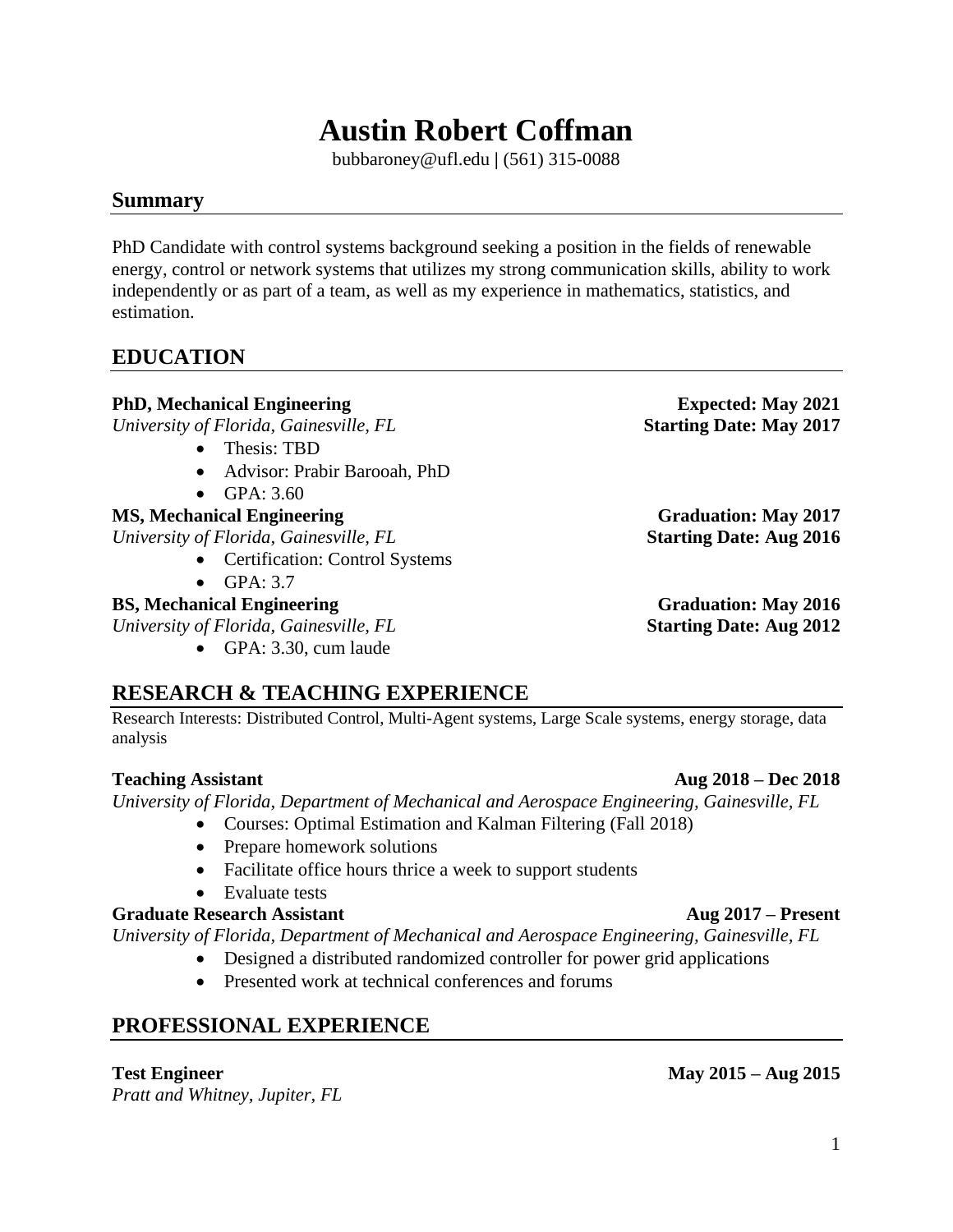- Worked as a test engineer for the A320-neo engine
- Determined which delays were most costly to time completion of activities

## **PRESENTATIONS**

Controls Forum, University of Florida, Gainesville, FL **Feb 2018** *``*A Study of Virtual Energy Storage From Thermostatically Controlled Loads Under Time-Varying Weather Conditions*"*

Controls Forum, University of Florida, Gainesville, FL **Nov 2018** ``Virtual Energy Storage from TCLs using QoS persevering local randomized control''

## **PUBLICATIONS**

#### **Preprints**

Austin R. Coffman, Ana Busic, and Prabir Barooah, "Aggregate capacity for TCLs providing virtual energy storage with cycling constraints", accepted at *IEEE Conference of Decision and Control*, 2019.

Zhong Guo, Austin R. Coffman, Jeffrey Munk, Piljae Im, and Prabir Barooah, "Identification of aggregate building thermal dynamic model and unmeasured internal heat load from data", accepted at *IEEE Conference of Decision and Control*, 2019.

Austin R. Coffman, Neil Cammardella, Sean Meyn, and Prabir Barooah, "Aggregate capacity of TCLs with cycling constraints", submitted to *American Control Conference* (ACC), 2020.

Zhong Guo, Austin R. Coffman, and Prabir Barooah, "A grid-centric characterization of aggregate capacity for loads providing grid support services", submitted to *American Control Conference* (ACC), 2020.

#### **Journals**

Austin R. Coffman and Prabir Barooah, "Simultaneous identification of dynamic model and occupant-induced disturbance for commercial buildings", *Building and Environment*, 128, 153- 160, 2018.

#### **Conferences**

Austin R. Coffman, Ana Busic, and Prabir Barooah, "A Study of Virtual Energy Storage From Thermostatically Controlled Loads Under Time-Varying Weather Conditions", *2018 High Performance Buildings conference*, West Lafayete, Indiana, 2018, pp. 1-10.

Austin R. Coffman, Ana Busic, and Prabir Barooah, "Virtual Energy Storage from TCLs using QoS persevering local randomized control", *2018 BuildSys*, Shenzhen, China, 2018, pp. 1-10.